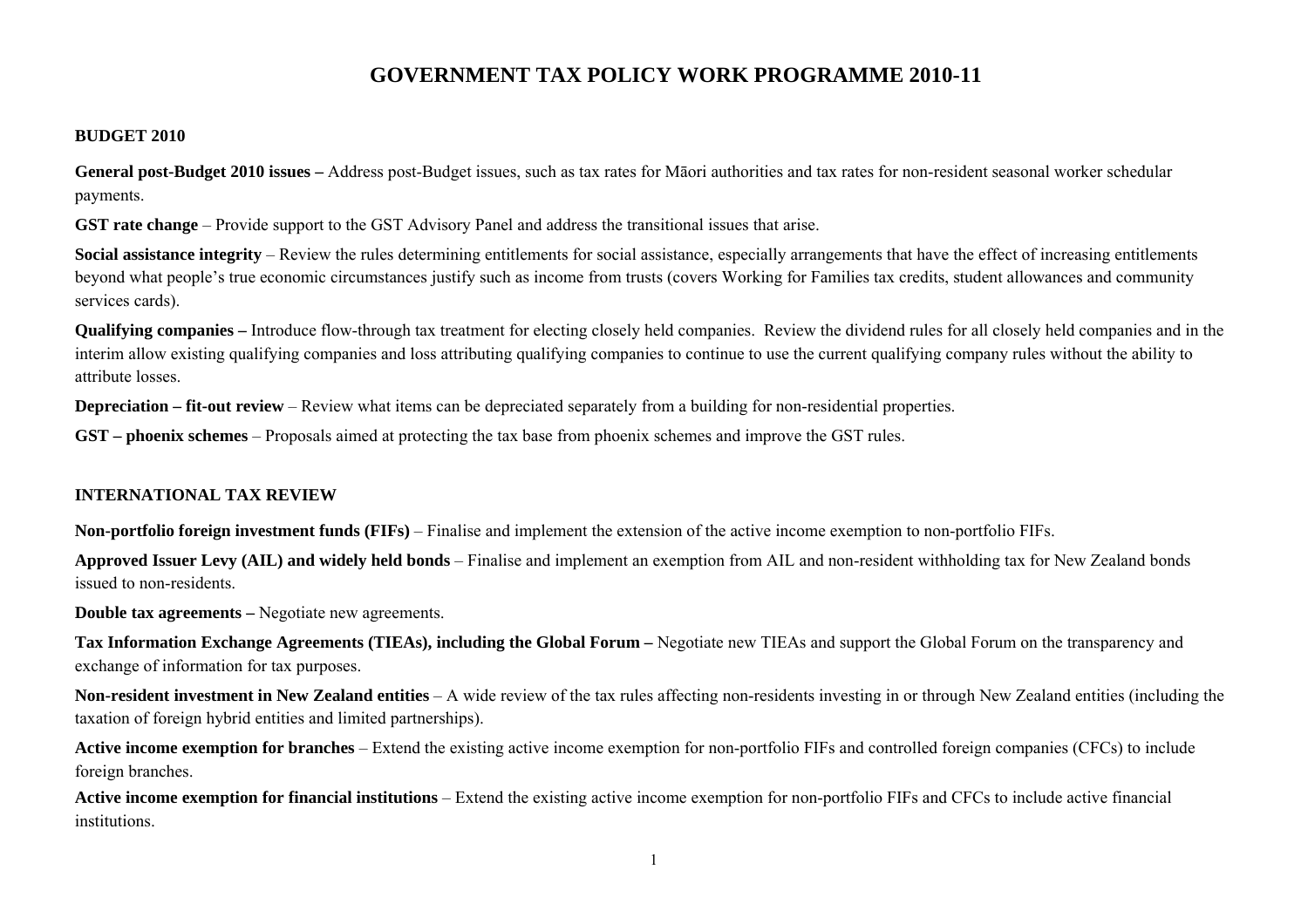## **TAXATION OF SAVINGS AND INVESTMENT**

**Savings Working Group** – Support the Group's process and provide advice on any recommendations.

## **TRANSFORM IR**

**Secrecy review** – Develop a more coherent approach to the maintenance of secrecy and clarify the circumstances where taxpayer information may be supplied.

**Student loans – policy –** Allow for greater use of electronic communications, calculating repayment obligations on a pay-period basis and replacing penalties with late payment interest at significantly reduced rates.

**Student loans – governance** – Review the student loan scheme with a focus on overseas-based borrower debt.

PAYE/Personal Tax Summary review (Making Tax Easier discussion document) – Operational projects in the areas of PAYE and the Employer Monthly Schedule. **e-Payments** – Allow Inland Revenue to accept payments via credit card over the internet.

Legislative changes to improve debt collection – Funding was received through Budget 2010 to improve the collection of debt and this will require policy changes to make operational.

# **OTHER KEY INITIATIVES**

**Child Support** – Continue work on the better recognition of shared care in the child support formula and improving payment of child support.

**Disputes** – Administrative and legislative changes to improve the disputes process and ensure that the process works more efficiently. These changes are aimed at addressing a submission from the New Zealand Institute of Chartered Accountants and the New Zealand Law Society that set out a wide range of concerns with the dispute resolution and challenge procedures.

**Gift Duty** – Abolish Gift Duty if concerns about creditor protection and social assistance targeting can be addressed.

**GST measures – various** – This includes items in the Taxation (GST and Remedial Matters) Bill 2010, such as nominations, accommodation and apportionment rules. The GST phoenix schemes (zero rating of land) are also part of this bill but are separately dealt with above.

**Income-sharing Tax Credit Bill** – The confidence and supply agreement between National and UnitedFuture included supporting legislation to the first reading stage.

**Mutual recognition (should it be advanced)** – Mutual recognition of trans-Tasman imputation credits with both New Zealand and Australia recognising for imputation purposes company tax paid in the other jurisdiction.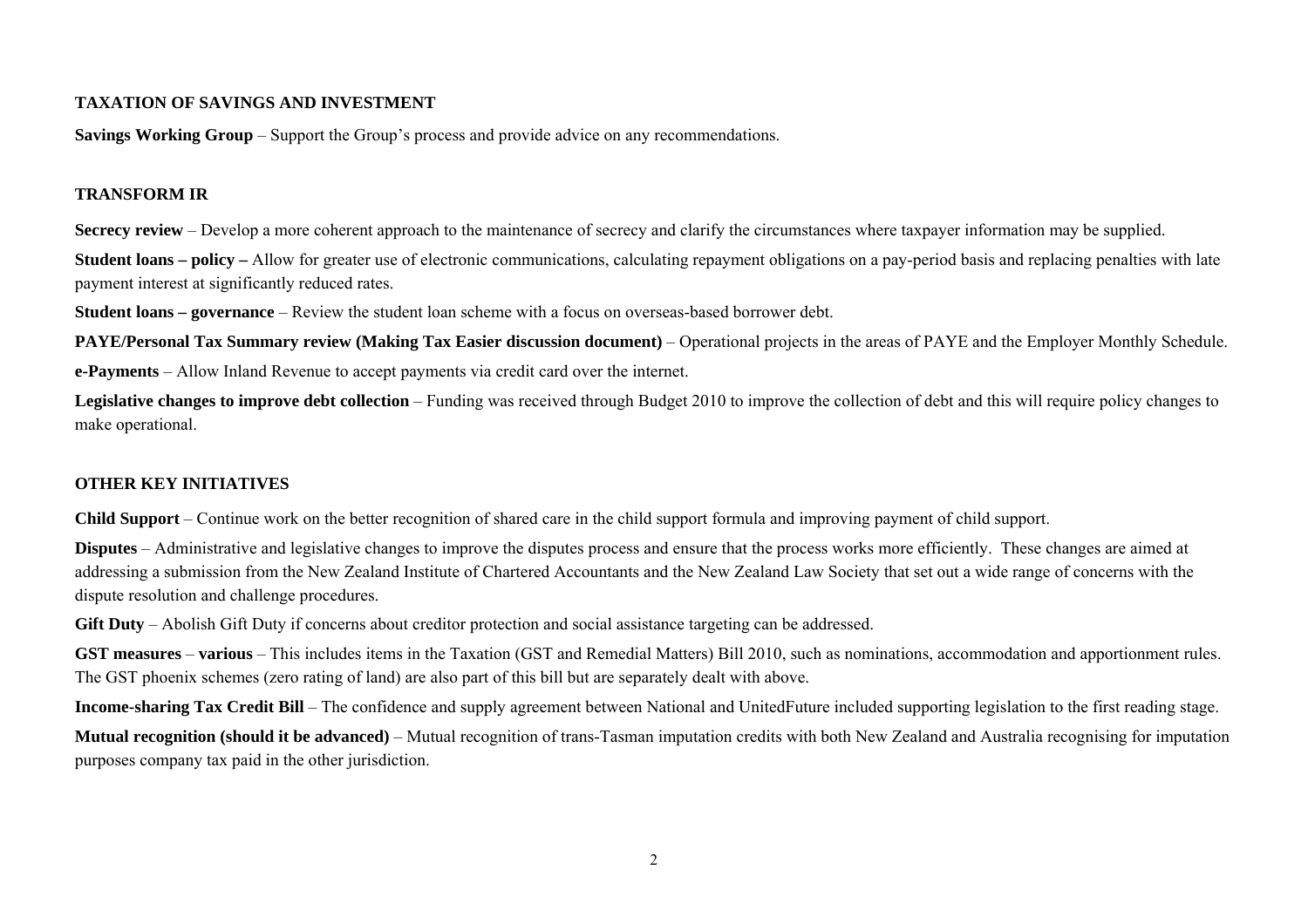#### **NON-DISCRETIONARY WORK**

**Servicing Ministers** – Dealing with issues as they are raised by Ministers.

**Support for other policy areas and agencies** – This work involves input on tax issues that arise out of non-tax government priorities (for example, tax issues arising from private/public partnerships, review of the Charities Act 2005 and potential tax incentives for the arts sector arising out of the Philanthropy and Arts Taskforce).

**Remedial work** – There are a number of areas that require remedial changes to effectively implement existing policy. The areas include GST, provisional tax pooling, IFRS, UOMI deductibility (to reflect current practice) and life insurance (transition from old life rules to new rules – enacted October 2009).

**Managing bills in Parliament**, including in 2010 –

Taxation (GST and Remedial Matters) Bill 2010 Taxation (Income-sharing Tax Credit) Bill 2010 Student Loan Scheme Bill 2010 Taxation (International Investment and Remedial Matters) Bill 2010 Taxation (Tax Administration and Remedial Matters) Bill 2010

# **OTHER WORK**

**Amortisation of capital raising costs** – This project would allow deductibility over time for the costs of a business raising capital. It was a recommendation of the Capital Markets Development Taskforce to allow deductibility for equity-raising expenses over the lesser of the life of the instrument or twenty years.

**GST cross-border issues** – The project reviews the GST treatment of business activities that are in substance exports but do not qualify for zero-rating since there is no tangible export.

**Hybrids and thin capitalisation** – Hybrid instruments are partly debt and partly equity. The project provides a framework for the tax treatment of hybrids, exploring trade-offs between integrity, protecting the revenue base, and reducing the cost of capital for non-resident investment. The project will also examine the ordinary thin capitalisation limits in order to maintain the New Zealand tax base.

**Imputation (subject to Australian response on mutual recognition)** – This project is to review the current rules on the use of imputation credits and whether companies should be able to stream imputation credits. The review also covers refundability of unused imputation credits, particularly to charities.

**Valuation of livestock** – Review of the ability to move from one livestock valuation method to another and, in particular, exits from the herd scheme.

**Profit distribution plans (PDPs)** – The Government announced on 16 April 2009 that it intends to clarify the law to ensure that bonus issues of shares distributed under PDPs are taxed in the same way as shares issued under other dividend reinvestment plans. A consultative document was issued on 25 June 2009.